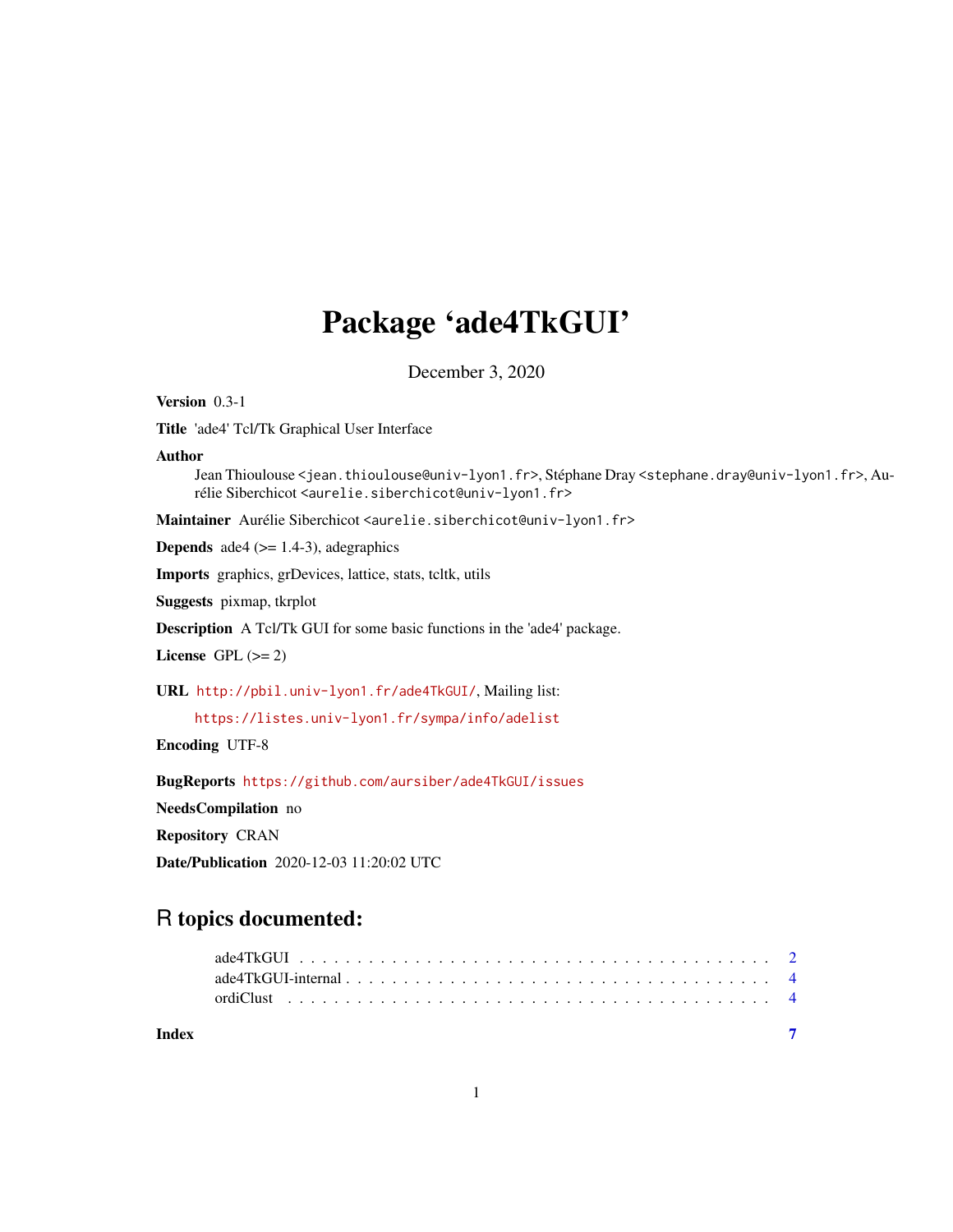<span id="page-1-0"></span>

#### Description

A Tcl/Tk GUI for some basic functions in the ade4 package.

#### Usage

 $ade4TkGUI(show = FALSE, history = FALSE)$ 

#### Arguments

| show    | console.         | a logical value. If TRUE, R commands executed in the GUI are echoed to the   |  |  |
|---------|------------------|------------------------------------------------------------------------------|--|--|
| historv | session history. | a logical value. If TRUE, R commands executed in the GUI are stored in the R |  |  |

#### Details

Right-click on ade4 function buttons to get help on these functions. You can also click on the questionhead icon in the dialog windows. This displays the R help for the corresponding function.

In all dialog windows, entries can either be filled with a Set button, or typed directly in the entry field. The Set button displays a listbox with a list of available objects in the global environment. This list is restricted to objects with an adequate type (dataframe, dudi, factor, etc). Entries can also be filled directly by typing the desired value. In this case, R expressions can also be entered, for example c("red","green","blue"), doubs\$mil[1:20,1:5], meau\$plan\$dat , or 1:20.

#### Buttons

The first row of buttons (-Data sets -) is used to load data sets, either from a tab-delimited text file exported from Excel (Read data file button), or from the ade4 package built-in datasets (Load a data set button; right-click to get help on the selected dataset).

The second block of buttons (-One table analyses -) gives access to simple analyses (like pca), in which only one table is analysed.

The third block (-One table with groups -) is for analyses in which the rows of the table belong to several groups. This is the case for example for discriminant analysis (discrimin) and for the within and between analyses (see ade4 documentation).

The fourth block (-Two tables analyses -) gives access to three analyses in which the relationships between two data tables are analysed. cca is the well known (at least in ecology) canonical correspondence analysis, coinertia can be seen as a robust alternative to cca when the number of samples is low, and pcaiv is principal components analyses with respect to instrumental variables (see ade4 documentation).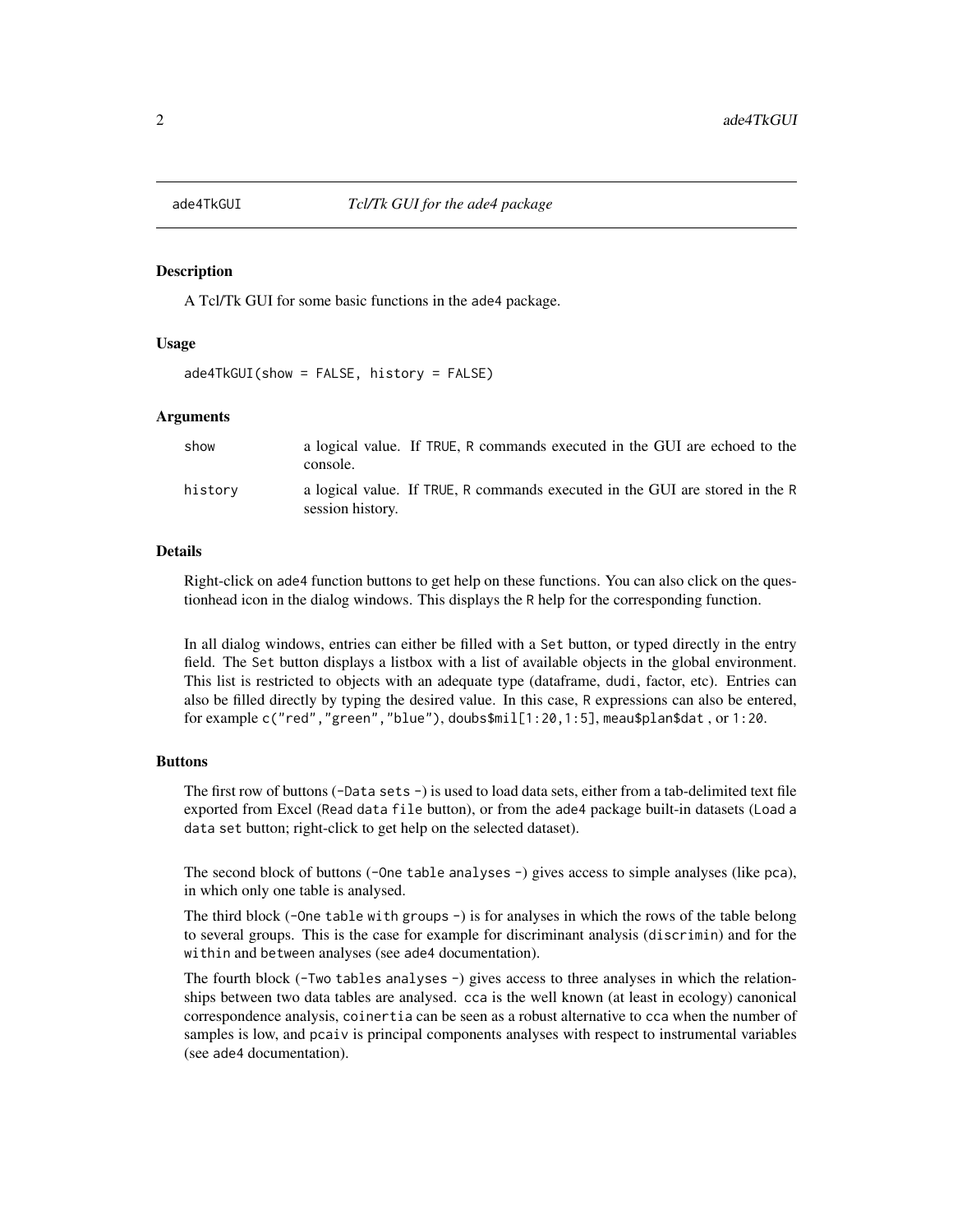#### ade4TkGUI 3

The fifth block (-Graphic functions -) contains three buttons that launch the dialog windows for three basic graphic functions in ade4 : s.label (scatter diagram of a factor map), s.class (scatter diagram with groups), s.value (scatter diagram with squares proportional to one variable).

Other graphic functions are available in the Graphics menu : s.arrow (scatter diagram with arrows), s.corcircle (correlation circle in normed pca), s.class (scatter diagram with convex hulls, using the chullSize argument), and s.match (scatter diagram of two paired clouds of points).

The sixth block (-Advanced graphics -) can be used for several things:

- dudi display displays a dialog window grouping all the components of a dudi. Each of these components is represented by a button which action is to draw a graphical display of the corresponding component. The axes used to draw theses graphics can be set by the user. The last row of buttons gives access to particular graphic functions that can be used according to the dudi type.

- MCTests displays a dialog window for computing Monte-Carlo tests after (e.g.) a between or coinertia analysis.

- ordiClust displays a dialog window for analysing cluster on ordination scores, providing a dynamic exploration of the clusters on the factor maps.

#### Menu bar

The menu bar at the top of the window can be used to launch the same functions, plus several others. All theses menus are tear-off.

The File menu can be used to read and load files and datasets, to edit a dataframe, and to quit R :

- Read text file allows to read a data file and store the result in a dataframe. It can be used to read standard Excel tab-delimited text files (with variable names on the first row and sample names in the first column, leaving the first cell empty). The name "clipboard" can be used to read a data table just copied from an Excel data sheet (so it is not necessary to save the data in a text file).

- Load data set allows to load a data set from the ade4 package.

- Edit data frame can be used to edit a dataframe.

- Quit R opens a dialog window to ask if the environment should be saved before quitting R.

The Windows menu allows to manage several graphical windows :

- New graphic window opens a new graphic window and makes it the active window. This is usefull to compare easily several graphics.

- Change graphic window changes the active window (i.e., the one into which the next graphic will be drawn).

- Save graphic window saves the graphic drawn in the active window into a disk file in several formats (postscript, pdf, etc).

The 1table, 1table+groups, 2tables, and Graphics menus give access to several other analysis methods and graphics.

#### History and command line echoing

If the show argument is set to TRUE, then all the commands executed in the GUI are echoed to the console. This is handy for complex commands, as it allows to check the exact syntax of the command that was executed.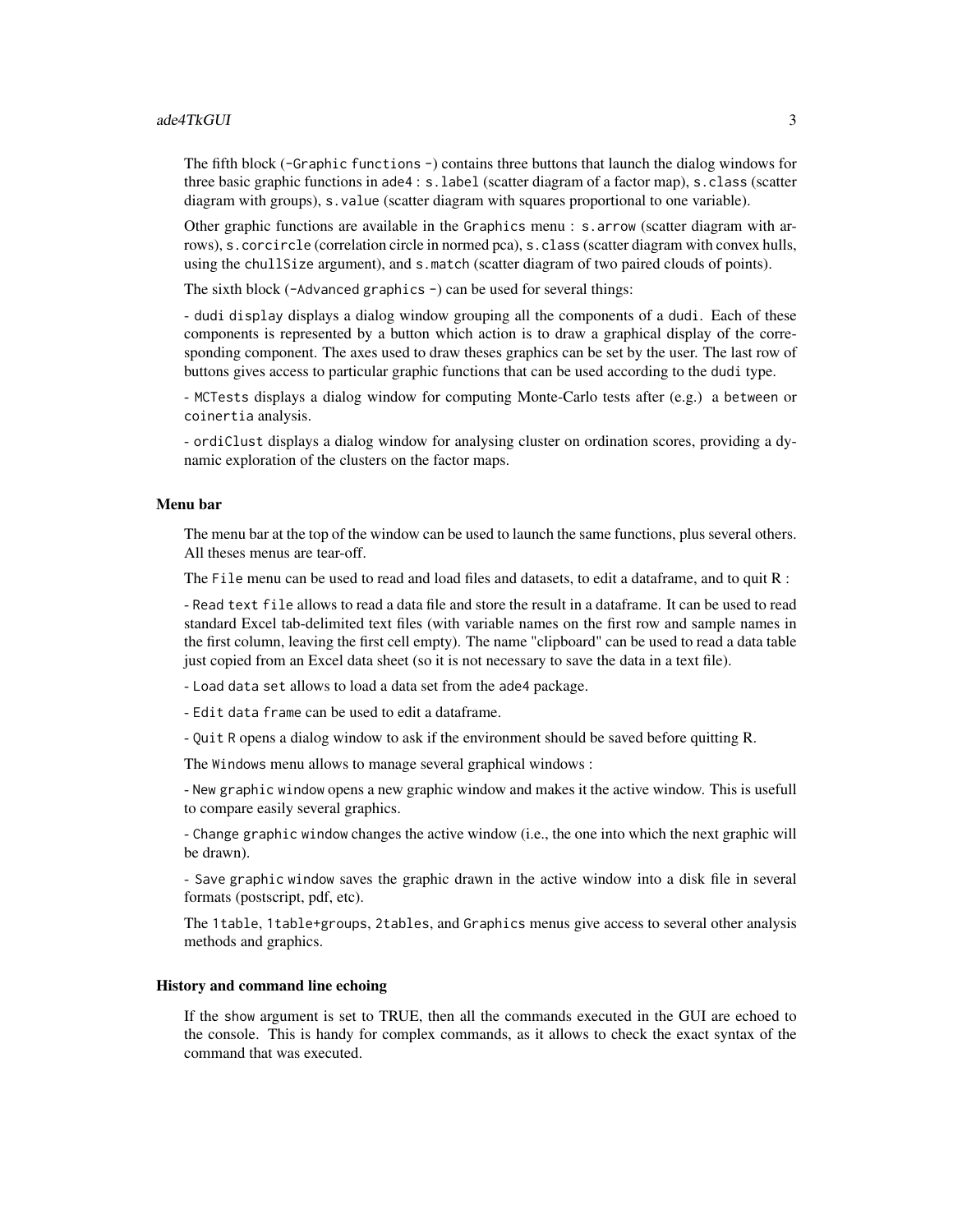If the history argument is set to TRUE, then the commands executed in the GUI (the same as the commands which are echoed to the console) are stored in the R session history buffer. For each command, the history buffer is written to a temporary disk file with savehistory(), the command is appended to this file, and the file is reread in memory with loadhistory().

The value (TRUE or FALSE) of both arguments is recalled in the title of the window (ade4TkGUI), so that different instances of the GUI launched simultaneously with different values for these arguments can be easily recognized.

#### Author(s)

```
Jean Thioulouse <jean.thioulouse@univ-lyon1.fr>
Stephane Dray <stephane.dray@univ-lyon1.fr>
```
#### Examples

```
## Not run:
## Start the GUI
ade4TkGUI()
```
## End(Not run)

ade4TkGUI-internal *Internal functions for the ade4TkGUI package.*

#### **Description**

Internal functions for the ade4TkGUI package

#### Details

These are not to be called by the user.

ordiClust *Ordination and Cluster analysis*

#### Description

This function does cluster analysis on ordination scores, providing a dynamic exploration of the clusters on the factor maps. As a first step, an ordination method computes the row scores of the input data table. In a second step, cluster analysis is used on these row scores to obtain groups. The dudi and the factor are available in the global environment under the names ordiClust.dudi and ordiClust.factor.

#### Usage

```
ordiClust(datatab=NULL, hscalef=1.2, vscalef=1.2, maxgr=20)
```
<span id="page-3-0"></span>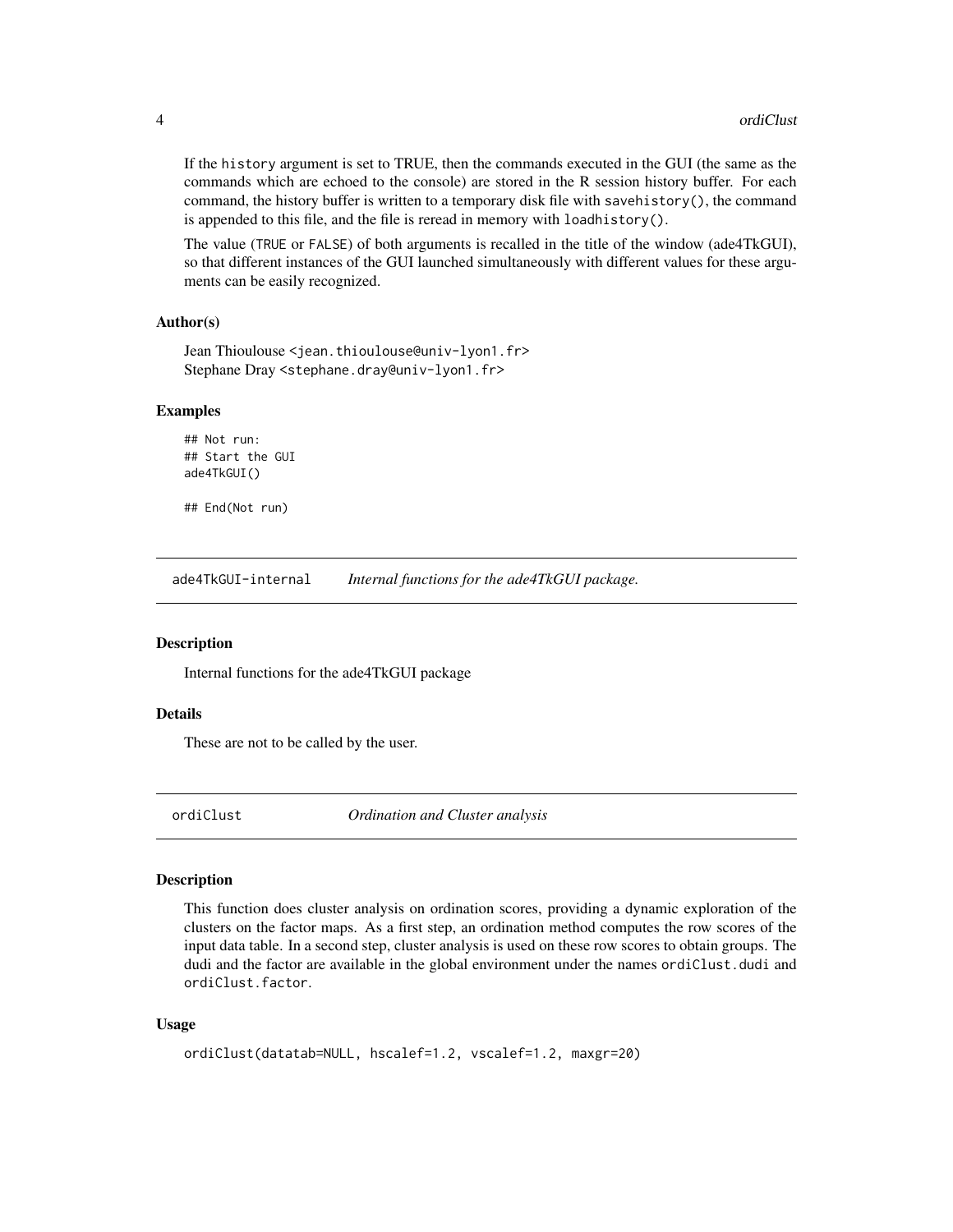#### ordiClust 5

#### **Arguments**

| datatab | a data frame containing the data table to analyse, or directly a dudi.    |
|---------|---------------------------------------------------------------------------|
| hscalef | horizontal scale factor used to resize the drawing in the tkrplot window. |
| vscalef | vertical scale factor used to resize the drawing in the tkrplot window.   |
| maxgr   | maximum number of groups displayed on the ordination factor map.          |

#### Details

The GUI is divided in a graph panel on the right and several dialog panels on the left.

Under the graph panel, a scale widget can be used to set the number of groups, and three buttons allow to change the graphical parameters (ellipses or convex hulls, and color or black & white). The Submit button under the graph (or the return key) draws the groups on the factor map. Up arrow and Down arrow keys (or the scale widget) can be used to increase or decrease the number of groups. Choosing another clustering algorithm or another distance automatically updates the graph, allowing easy comparisons. The Dismiss button at the bottom of the window closes the ordiClust window, and the Save button can be used to save the current graphic in a disk file.

From top to bottom the left panels are :

Input data frame : this is the data table that will be analysed. The user can set it with the Set button.

Input dudi : this is directly the dudi that will be analysed. The user can set it with the Set button. No ordination method should be used when a dudi is selected here: cluster analysis will be done on the row scores of this dudi.

Ordination method : the user can choose between principal component analysis (centered or normed), correspondence analysis, and multiple correspondence analysis. After computations are finished, the eigenvalues bar chart is displayed in the right panel. The user can then set the number of principal components (axes) on which cluster analysis will be done with the Set button (defaults to 2). If no number is chosen, then all axes are kept.

Ordination graph : draw the factor maps for rows or columns. Axis numbers can be chosen (default is 1 for X axis and 2 for Y axis).

Cluster analysis -Distance : choose the way distances are computed among rows. See help("dist"). The dudi option is a special case: computations are done with the dist.dudi function of the ade4 package (i.e., for a normed PCA this is the Euclidean distance computed on normed variables).

Cluster analysis -Cluster method : choose the clustering algorithm. See help("hclust"). The Submit button starts the computations and the hierarchical tree is displayed in the right panel. Choosing another algorithm or another distance automatically updates the graph, allowing easy comparisons.

Number of groups : this is the number of groups used to cut the tree computed by cluster analysis. The Cut tree button cuts the tree and draws a red line on the right panel. Up arrow and Down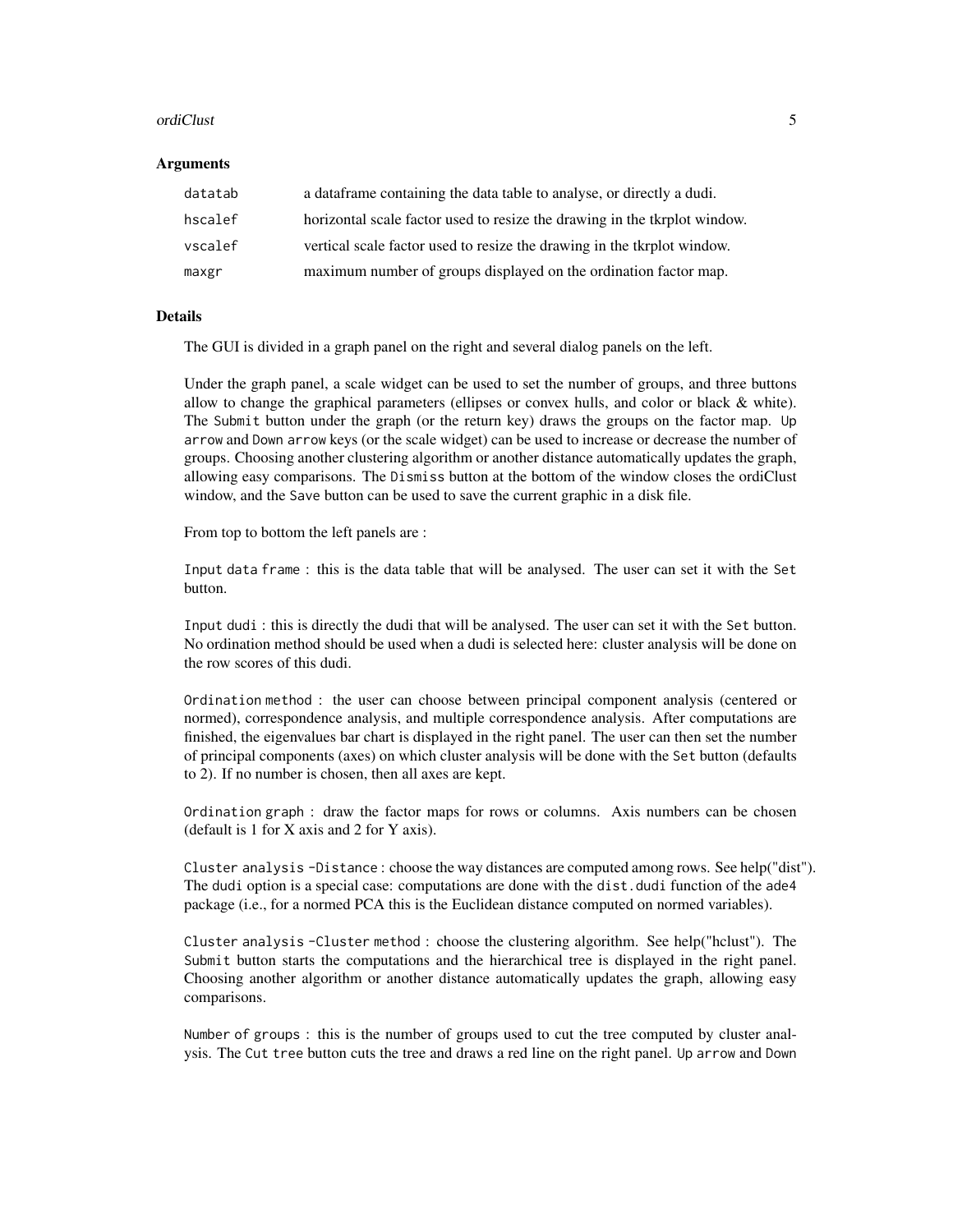arrow keyboard keys (or the scale widget) can be used to increase or decrease this value respectively.

Level height : height of the cut level in the tree computed by cluster analysis. The Cut tree button cuts the tree and draws a red line on the right panel.

Inertia ratio : this is the between group to total inertia ratio (percentage of explained variance). The Draw curve button draws the curve of this ratio as a function of the number of groups. Steps on this curve can be used to choose the number of groups. The red cross on this graph gives the number of groups and the corresponding percentage of between-groups inertia. Up arrow and Down arrow keys (or the scale widget) can be used to increase or decrease the number of groups. Choosing another clustering algorithm or another distance automatically updates the graph, allowing easy comparisons.

BGA MCTest p-value : p-value of the Between Groups Analysis Monte-Carlo test (BGA, ade4 between function).

The dudi and the factor used to draw the graphs are available in the global environment, withe the names ordiClust.dudi and ordiClust.factor.

#### Author(s)

Jean Thioulouse <jean.thioulouse@univ-lyon1.fr> Stephane Dray <stephane.dray@univ-lyon1.fr>

#### Examples

## Not run: ## Start the GUI form the console data(meau) ordiClust(dudi.pca(meau\$mil,scan=F))

## End(Not run)